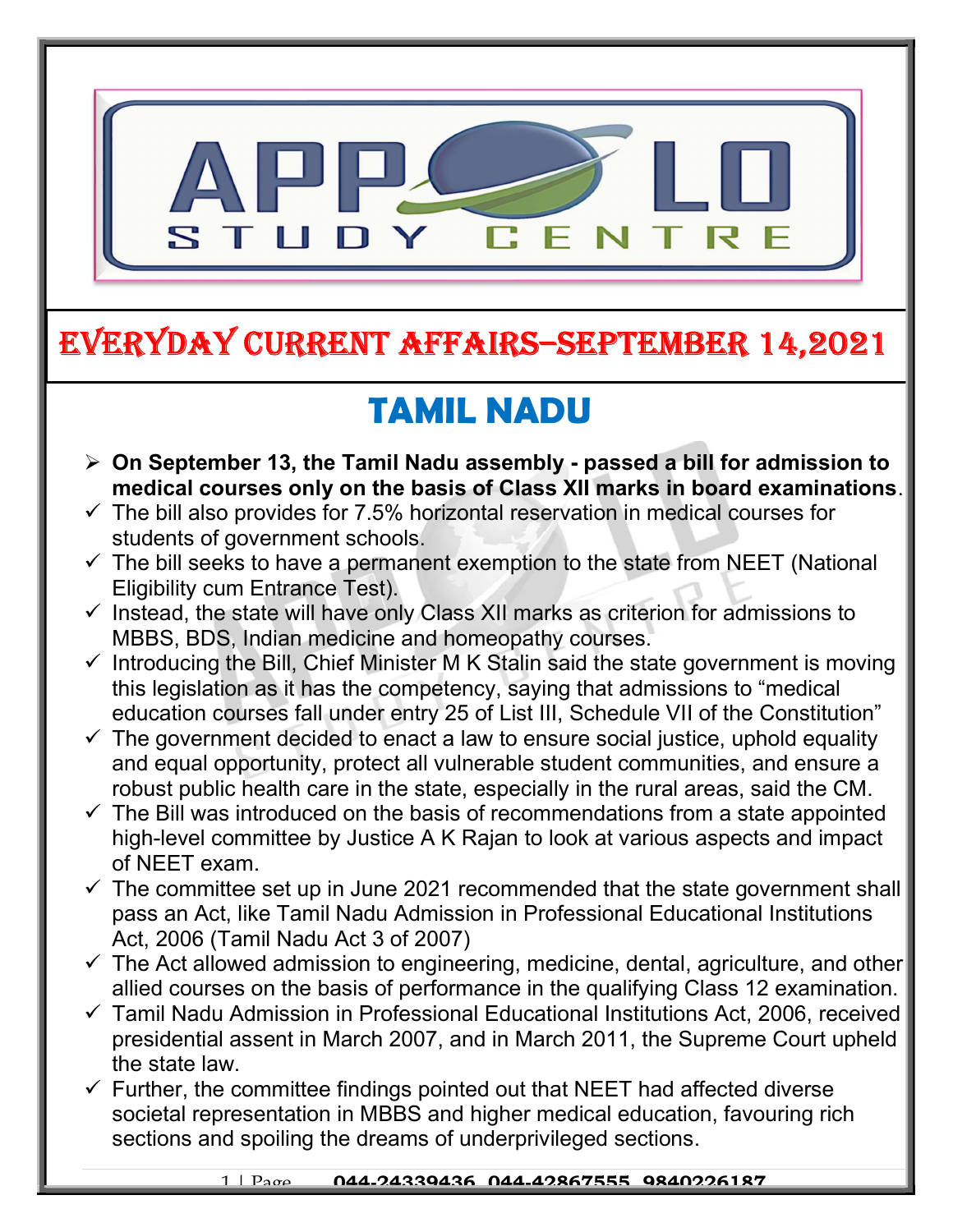- $\checkmark$  The Justice Rajan committee received views from 86,342 people both offline and online and submitted its report on July 14.
- $\checkmark$  After considering the recommendations of the committee, another committee headed by Chief Secretary V Irai Anbu was formed in July, which also recommended abolishing NEET.
- $\checkmark$  In August 2019, the state government under All India Anna Dravida Munnetra Kazhagam (AIADMK) passed an ordinance exempting the state from NEET.
- $\checkmark$  In 2017, NEET was made mandatory for admission.
- $\checkmark$  Education, after the 42nd amendment, is on the concurrent list where the Centre and the states have equal say to enact laws.
- $\checkmark$  There are several state-specific laws concerning concurrent list subjects that Tamil Nadu enacted and got the presidential assent.
- $\checkmark$  In 2006, Tamil Nadu removed the practice of conducting the entrance examination for professional courses.
- $\triangleright$  The Tamil Nadu government has increased the quota for women in government jobs from 30% to 40%.
- $\checkmark$  Finance and human resource management minister P T R Palanivel Thiagarajan made the announcement in the assembly on September 13 while replying to the debate on demand for grants for the human resource management department
- $\checkmark$  Aiming at gender equality, the government would introduce necessary amendments to implement the increase in job quota for women.
- $\checkmark$  According to the 2017-18 data provided by the department of employment and training, out of 8.8 lakh employees of the state government, state government undertakings and local bodies, 2.92 lakh were women.
- $\checkmark$  The percentage of women among government employees is 33%.
- $\checkmark$  The minister also said preference in government posts would be given to children orphaned by Covid-19, first generation graduates and Tamil medium students in government schools.
- $\checkmark$  Due to Covid-19 pandemic, the age limit for recruitment exams will be relaxed by two years as the exams were delayed, said the Minister
- $\checkmark$  The Tamil language paper would be made mandatory in exams conducted for all state government departments and undertakings to ensure 100% Tamil Nadu candidates are appointed to the vacancies.
- $\checkmark$  In a separate announcement, Chief Minister M K Stalin said that, henceforth, MLAs can spend Rs. 3 crore fully towards developing their constituency without any restrictions
- $\triangleright$  On September 13, DMK MLA Udhayanidhi Stalin was nominated to Anna University's Syndicate, the highest decision making body of the university.
- $\checkmark$  The Chepauk-Thiruvallikeni MLA will replace R Nataraj, retired IPS officer and former Mylapore MLA at the syndicate.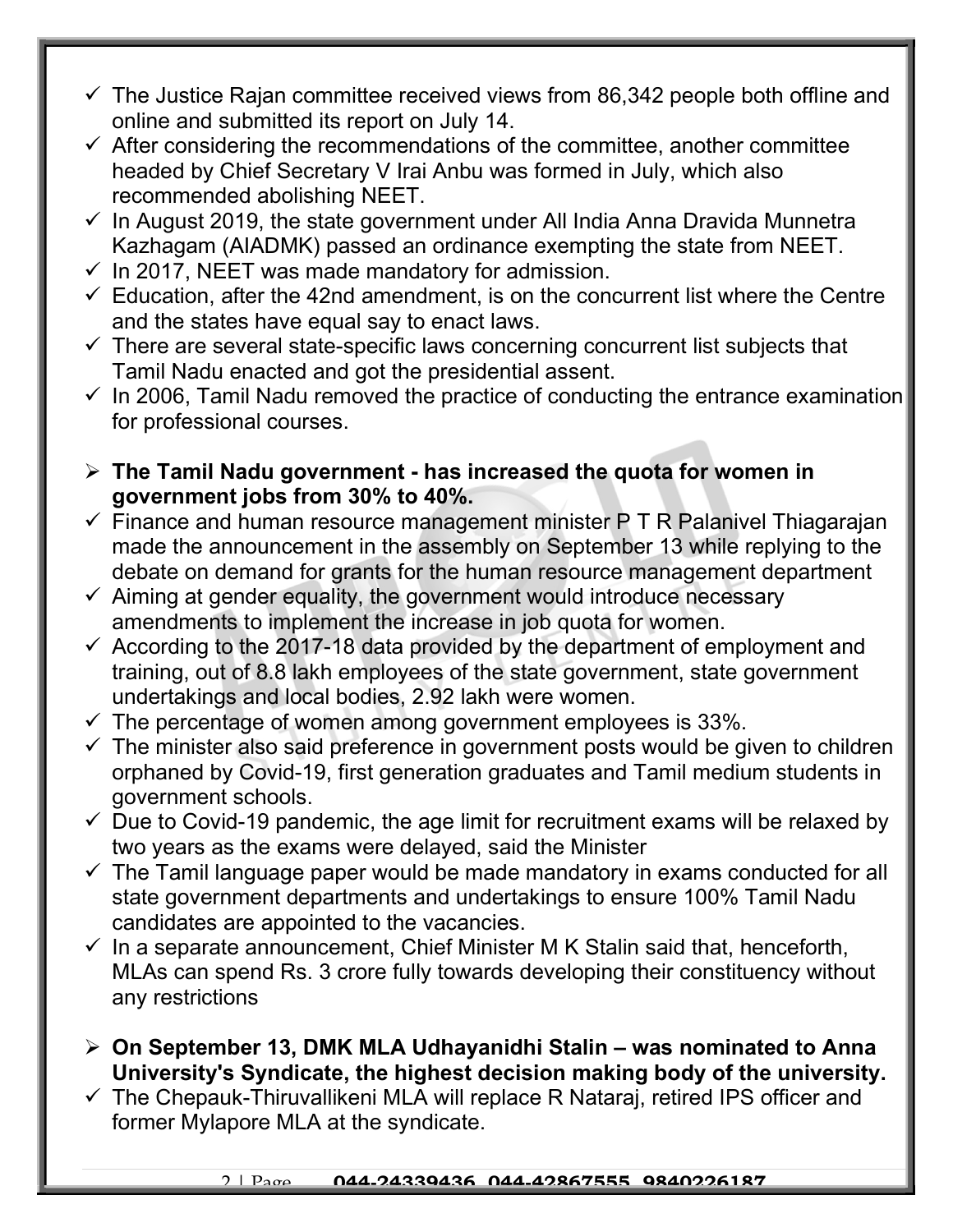

- $\checkmark$  Speaker M Appavu released the names of MLAs appointed as members of syndicates of various state universities
- $\checkmark$  He said the election was not needed as the applications received and number of vacancies was equal.
- $\checkmark$  Egmore MLA N Ezhilan and Maduravoyal MLA K Ganapathy appointed as members of Tamil Nadu Dr MGR Medical University.
- Villivakkam MLA A Vetriyazhagan, Tiruvallur MLA VG Rajendran, Ambattur MLA Joseph Samuel were appointed as the members of Madras University Senate.
- $\triangleright$  The upgraded single window clearance website 2.0 has included over 100 services across 24 departments of the state government
- $\checkmark$  Further, the state government is planning to add another 210 services under the system by next March
- $\checkmark$  This was announced by the state industries minister Thangam Thennarasu on September 13
- $\checkmark$  The upgraded system will have features such as parallel processing of clearances, virtual meeting with departments, artificial intelligence based Chatbox facility and deemed approval for select clearances
- $\checkmark$  The minister was speaking virtually at the 185th AMG of the Madras Chamber of Commerce.
- $\checkmark$  The state has signed 35 new MoUs to attract more than Rs 17,141 crore in new investments and generate employment to 55,000 people.
- $\checkmark$  Tamil Nadu has set a target of achieving a \$1 trillion economy by 2030
- $\triangleright$  The local body elections in nine newly-created districts of Tamil Nadu would be held in two phases on October 6 and 9
- $\checkmark$  This was announced by the state election commissioner V Palanikumar on September 13
- $\checkmark$  Elections will be held in 39 unions on October 6, while the remaining 35 will go to polls on October 9.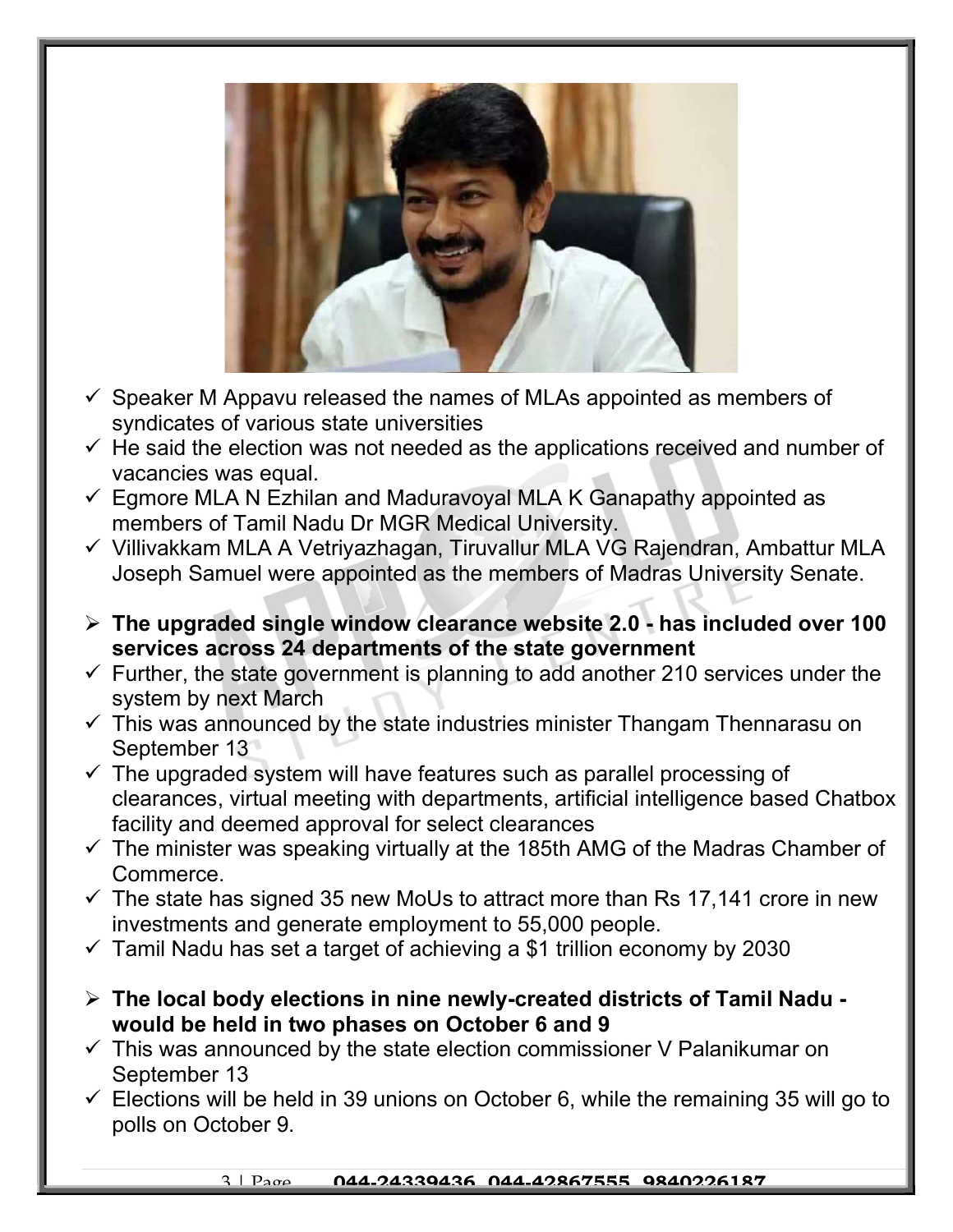- $\checkmark$  The code of conduct would come into immediate effect in the districts of Kancheepuram, Chengalpet, Vellore, Ranipet, Tirupattur, Villupuram, Kallakurichi, Tirunelveli and Tenkasi where the polls would be held.
- $\checkmark$  In 28 other districts, elections would be held on October 9 for 789 posts in the local bodies, which are lying vacant, said the state election commissioner.
- $\checkmark$  Filing of nominations will take place from September 15 to September 22.
- $\checkmark$  Counting will be held on October 12.
- $\checkmark$  The elections would be held for 27,003 posts, including those of 140 district panchayat ward councillors, 2,901 village panchayat presidents and 22,581 village panchayat ward councillors.
- $\checkmark$  A total of 76,59,720 voters would exercise their franchise in the two-phase polls.
- $\checkmark$  Each voter would cast four votes to elect the district panchayat ward councillors, panchayat union councillors, village panchayat president and village panchayat ward councillors.
- $\checkmark$  Ballot paper would be used, while the polling will take place from 7am to 6pm.
- $\checkmark$  Covid-19 patients and persons with symptoms would be allowed to vote from 5pm to 6pm.
- $\checkmark$  The commission would engage an IAS officer as an election observer for each district.
- Ola Electric announced an "all-women" 10,000-strong workforce at its upcoming two-wheeler factory in Pochampalli village of Krishnagiri district in TN.
- $\checkmark$  This was another instance of a growing trend of women getting more opportunities in critical and tough manufacturing processes.
- $\checkmark$  The ITC Foods unit at Nanjangud in Karnataka has already an all-women workforce, as does the Taiwanese contract manufacturing major Rising Star.
- $\checkmark$  The Foxconn group company has a 25,000 all-women team manufacturing devices and appliances.
- $\checkmark$  The decision for an all-women workforce will ensure an inclusive workforce and provide more economic opportunities for women.
- $\checkmark$  Chinese carmaker MG has around 35% women on the shopfloor, while Vedanta Aluminium employs women at smelting plants and crane operations.
- $\checkmark$  Under a specialised 'Project Tejaswini' initiative, Hero Motors has also increased the number of women employees on the shopfloor to more than 1,000
- $\checkmark$  Bhagwati Products, the maker of Micromax, also has a workforce comprising over 50% women.
- $\checkmark$  Similarly, Tata Group's Titan has watch factories where the vast majority of employees are women.
- $\checkmark$  Tata Electronics is setting up a massive precision engineering and manufacturing facility in Hosur, which plans to hire over 18,000 people — about 90% of them are expected to be women.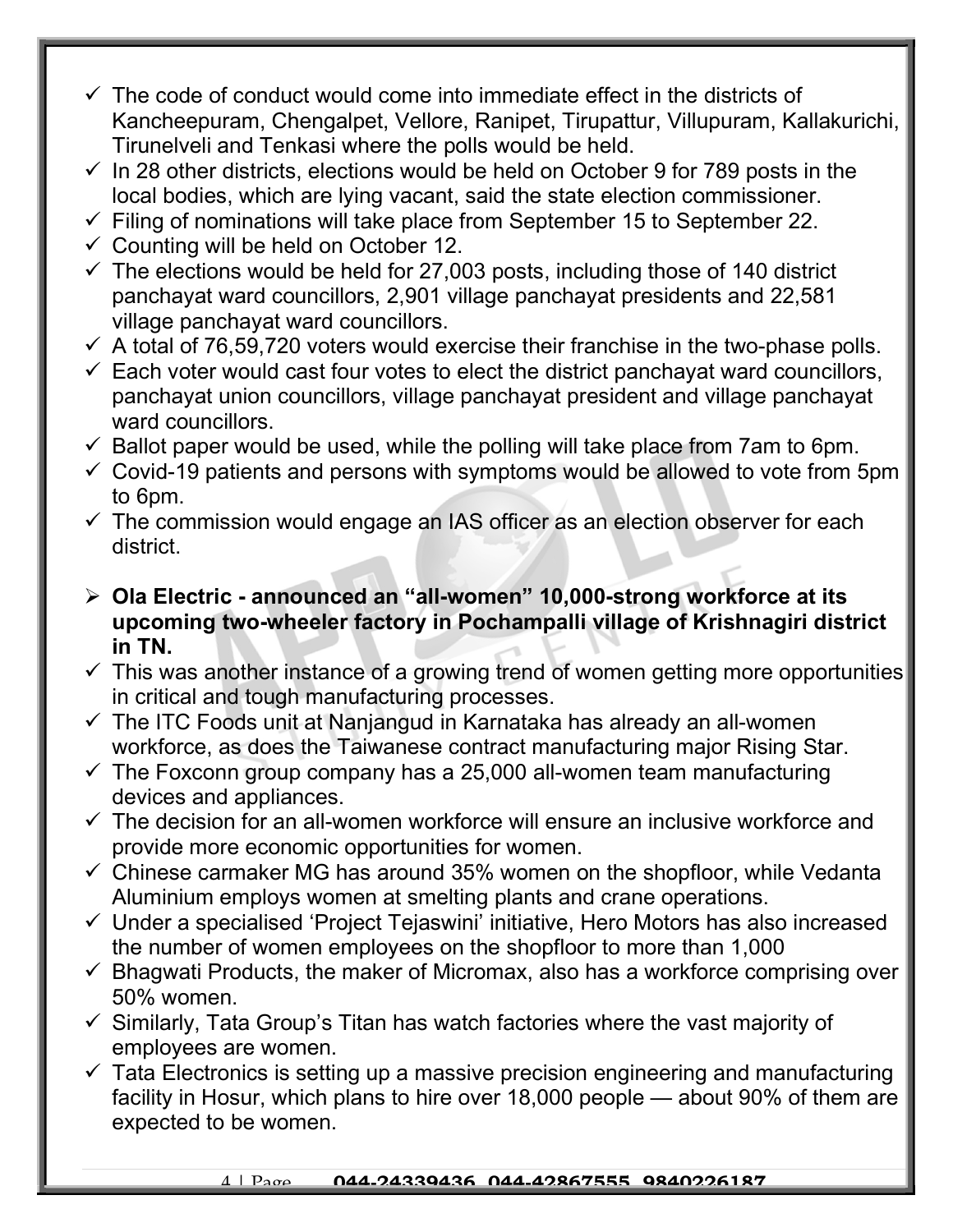# STATES

- $\triangleright$  Himachal Pradesh and Goa lead the country with vaccinating 100% of their eligible population with a single dose.
- $\checkmark$  The states have given both doses to over 35% and 41% of the population respectively.
- $\checkmark$  Behind these two states is Uttarakhand, having vaccinated over 90% of its population with the single dose and over 30% with both doses
- $\checkmark$  It was followed by Gujarat that has given the single dose to over 81% and double dose to 30% of its population.
- $\checkmark$  Kerala is among the top five states that have given the single dose of the Covid-19 vaccine to more than 75% of its eligible population.
- $\checkmark$  While over 79% of the state's population got the first jab, around 31% aged above 18 have received both doses.

### NATIONAL

- ▶ Prime Minister Narendra Modi will launch Sansad TV on September 15 along with Vice President M Venkaiah Naidu and Lok Sabha Speaker Om Birla.
- $\checkmark$  Sansad TV was finalised by a six-member committee following a two-year-long process by executing the merger of Lok Sabha and Rajya Sabha Television.
- $\checkmark$  The move was aimed to pool resources, rationalize costs and cut extra spends on coverage of parliamentary proceedings  $\eta_{\rm i}$
- $\checkmark$  Sansad TV is to be led by retired civil servant Ravi Capoor, who was appointed its chief executive for one year from March 2021
- $\checkmark$  It is likely to have two operational platforms that will telecast live proceedings of the Lok Sabha and Rajya Sabha when Parliament is in session.

#### HIGH COURT VERDICT

- $\triangleright$  The Madras high court has said that it expects the state government to allocate at least 1% medical seats from the next academic year for wards of serving defence personnel and thereby recognize their selfless service to the nation.
- $\checkmark$  A division bench of Justice N Kirubakaran (since retired after signing the order) and Justice B Pugalendhi also directed the Centre to revisit the priority list for medical admission of wards of armed forces personnel.
- $\checkmark$  Tamil Nadu government does not have any special reservation for wards of serving defence personnel for medical admissions.
- $\checkmark$  A GO passed by the government in 1979 allotted six seats (two each) to wards of ex-servicemen, deceased defence personnel and serving defence personnel.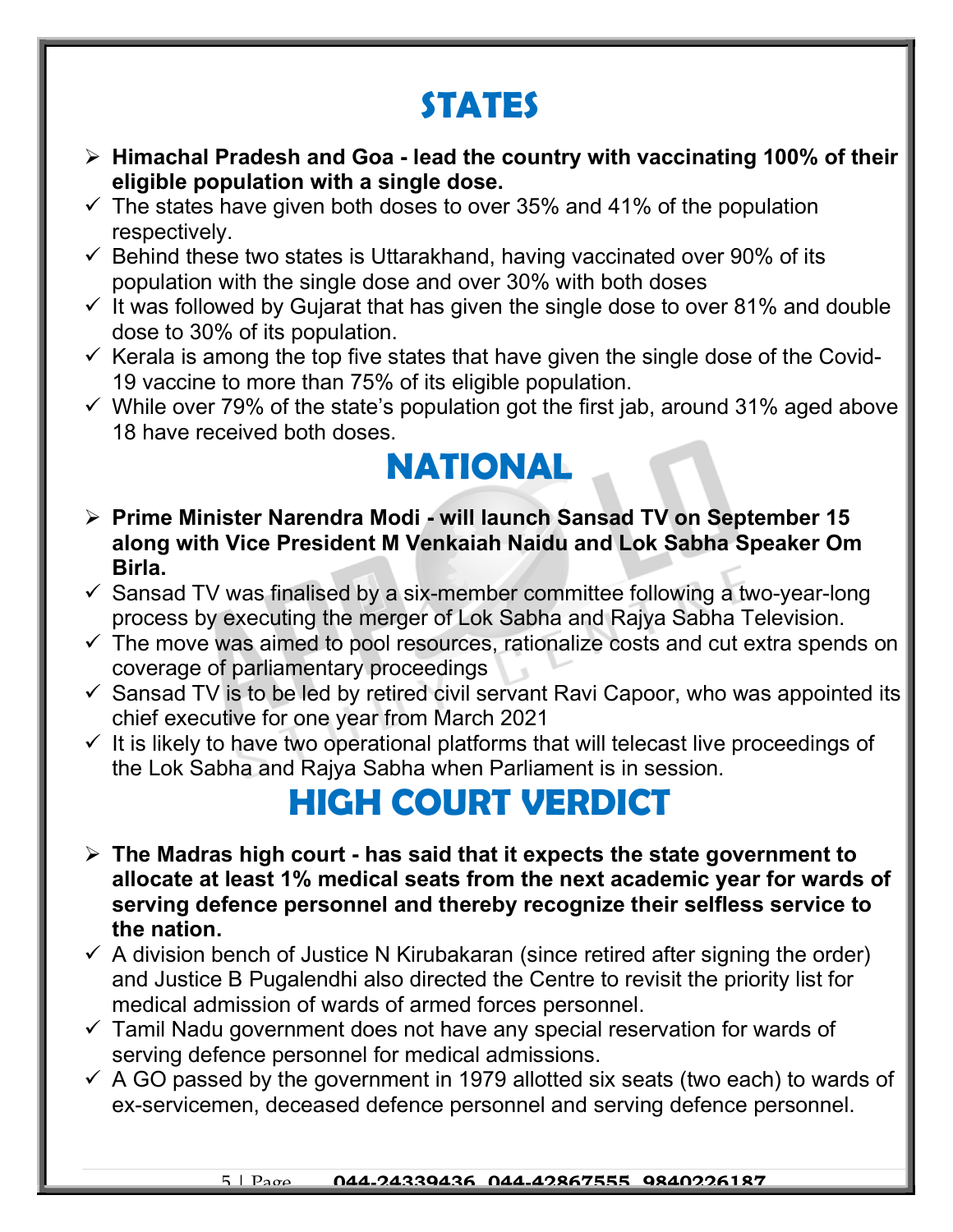### INTERNATIONAL

 $\triangleright$  North Korea - carried out successful tests of a new long-range cruise missile on September 11 and 12



- $\checkmark$  This is said to be the country's first such weapon with a nuclear capability.
- $\checkmark$  The missiles are "a strategic weapon of great significance" and flew 1,500 km before hitting their targets and falling into the country's territorial waters during the tests
- $\checkmark$  North Korea's cruise missiles usually generate less interest than ballistic missiles because they are not explicitly banned under UNSC resolutions.
- $\checkmark$  Its' neighbour South Korea tested its first submarine-launched ballistic missile earlier this month.

# INDIA AND OTHER COUNTRIES

- $\triangleright$  India now plans to institutionalise a biennial conclave with the defence ministers of different countries of the African continent.
- $\checkmark$  Defence minister Rajnath Singh will host the second India-Africa Defence Dialogue (IADD) on the sidelines of the DefExpo scheduled at Gandhinagar in Gujarat in March next year.
- $\checkmark$  India Africa Defence Dialogue will be held under the theme: 'India Africa: Adopting Strategy for Synergizing and Strengthening Defence and Security Cooperation'.
- $\checkmark$  The first-ever IADD was held at Lucknow in Uttar Pradesh in conjunction with DefExpo on February 6, 2020, which was co-organized by the defence and external affairs ministries.
- $\checkmark$  This conclave was the first in series of Pan Africa events at Ministerial level in the run-up to the India Africa Forum Summit IV
- $\checkmark$  During the conclave, a joint Declaration called as 'Lucknow Declaration' was adopted as an outcome.
- $\checkmark$  India proposes to institutionalise the IADD during DefExpos, which are held once every two years, to build on the existing partnerships with African countries.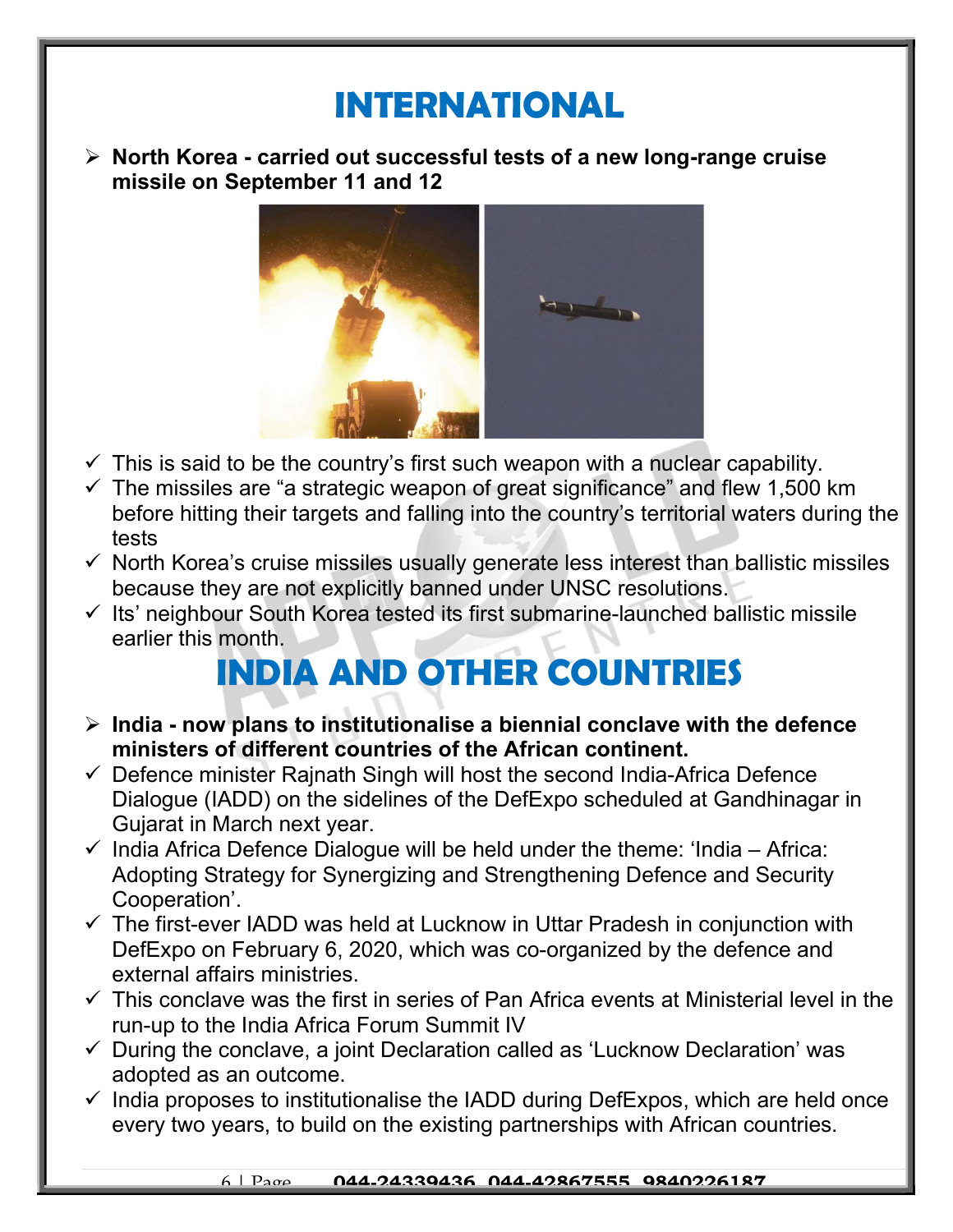- $\checkmark$  The IADD will explore new areas of convergence for mutual engagements including areas like capacity building, training, cyber security, maritime security and counter terrorism.
- $\checkmark$  The Manohar Parrikar Institute for Defence Studies and Analyses shall be the knowledge partner of IADD
- $\checkmark$  It will assist in providing necessary support for enhanced defence cooperation between India and Africa.
- $\checkmark$  The foundation of the India–Africa defence relations are based on the two quiding principles namely 'SAGAR' (security and growth for all in the region) and 'Vasudhaiva Kutumbakam' (the world is one family).
- $\checkmark$  The Army had also conducted the first Africa-India military field training exercise, which included 18 countries from the continent, at the Aundh military station at Pune in March 2019.
- $\checkmark$  India has also been holding defence cooperation talks with countries like Botswana, Egypt, Kenya, Lesotho, Morocco, Namibia, Nigeria, Rwanda, Tanzania, Uganda and Zambia.



 $\triangleright$  World No. 2, Daniil Medvedev (Russia) – defeated World No. 1 Novak Djokovic (Serbia) in straight sets to lift the US Open men's singles trophy at the Arthur Ashe stadium in New York



- $\checkmark$  Medvedev pulled off a 6-4, 6-4, 6-4 victory to clinch his maiden Grand Slam title and spoiled the World No. 1's calendar Grand Slam goal.
- $\checkmark$  The 34-year-old Djokovic was looking to become the first man since Rod Laver in 1969 to win all four Majors in one season

7 | Page 044-24339436, 044-42867555, 9840226187